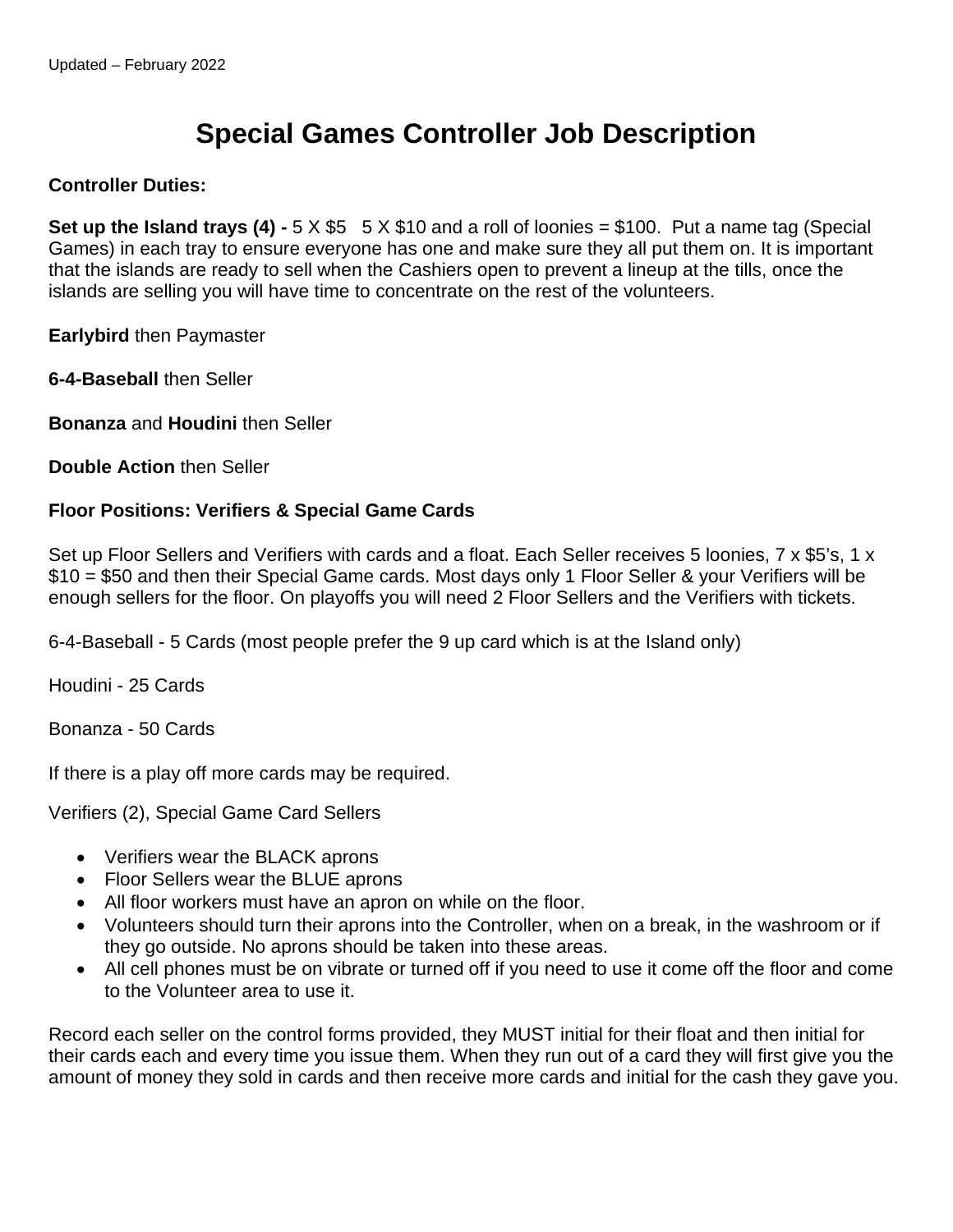#### Updated – February 2022

**Breaks –** Controller will issue breaks to the Floor Sellers during the event. If you are ordering anything from the concession that requires any prep make sure you order it 5 minutes prior to your break so that you do not spend your break waiting for it.

NO SELLERS should be on a break during intermission.

Verifiers, Paymaster, & Money Runner (if you have one) should order their food from the concession just prior to intermission because the concession can be very busy at this time. If there is a shortage of volunteers, they should have their break at the beginning of the event before the first bingo so that they are able to help out during the intermission. Only volunteers who should be permitted to be on a break during intermission would be verifiers, the money runner and paymaster.

Volunteers should be getting breaks and food only while Bingo is being played. Chairperson and Controller will help at Island if needed.

At 11:45 - 5:45 - 10:00 when the games begin:

**Send the Ball Sellers over to the Ball window** to get ready to sell all tickets. Sometimes you will need 2 sometimes 3 or maybe 4 depending on the crowd, you will need to ask the Ball staff they know best. Usually, you will send the Island people to be Ball Sellers. Double Action, Bonanza, and 6-4-Baseball. The Earlybird Seller becomes the Paymaster.

#### **Paymaster Float**

At this time make sure the Paymaster gets their float, the Advisor will tell you how much and what denominations they want you give hin/her.

**One** - Frenzy's are the first Games, the Controller will have given the Paymaster a float for payouts which will be determined by the Hall Advisor.

**Two** - When Earlybird starts cash out the Island, take out the float of\$100 return to your tray. Count the cards and tell the Advisor what you have then count your cash and record on your control sheet. Once it is balanced you can put the cash in your tray when it is balanced the Seller will then sign off on the control sheet.

**Three** - Nickels begin, they take about 15 to 20 minutes to play.

**Four** - Double Action, again take out the float of \$100 return to your tray. Count the cards and tell the Advisor what you have then count your cash and record on your control sheet. Once it is balanced you can put the cash in your tray when it is balanced the Seller will then sign off on the control sheet.

**Five** - Regular games begin. The Advisor takes the player attendance and establishes what column we will be playing in and advises the Paymaster and Caller and posts the Column #.

The only Special Game Cards left for sale on the island is the 6-4 Baseball, Houdini, and Bonanza.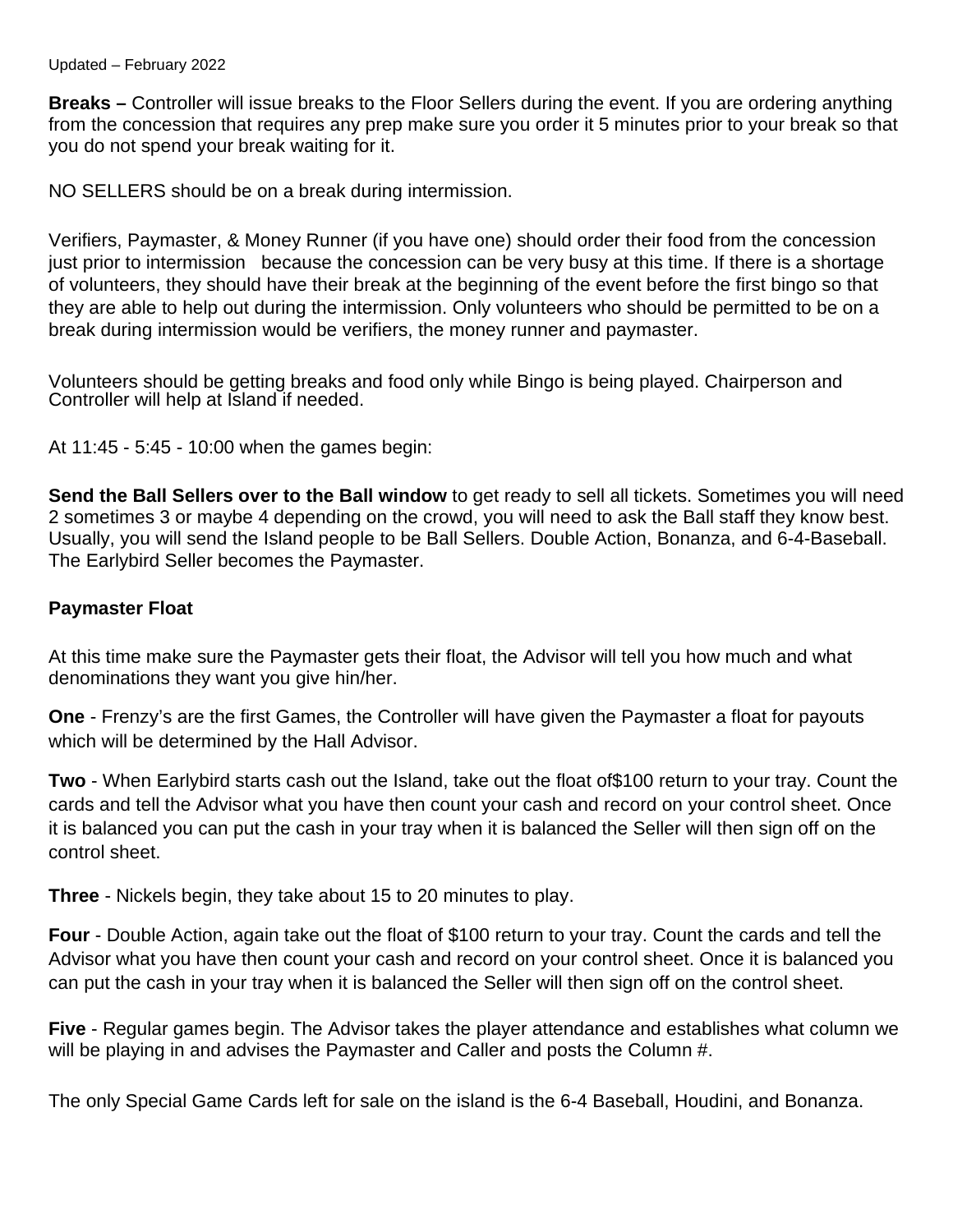Updated – February 2022

Once the Regular games begin you can start getting your floats back in order starting with the Bonanza float.

\$1550 Bonanza

\$1100 Cashier

The denominations are on the wall by the Controller. When complete give to the Advisor to verify.

Cashing in Floor Sellers: The Advisor will let you know when to start cashing in your 6-4-Baseball Sellers usually when page 3 begins depending on how many Sellers you have. At beginning of the page at all events all Sellers will cash in 6-4-Baseball cards, once they are all in - Do a count of 6-4-Baseball cards and give the total to the Advisor. All cards should be bundled back to 25's then into 50's, there should only be one odd bundle in any box. The Advisor will post payout.

After Intermission:

Houdini Cards are on sale till the start of page 6 on all programs and then all Sellers cash in. At the beginning of Page 6 at all events all Sellers will cash in Houdini cards, once they are all in - Do a count of Houdini cards and give the total to the Advisor. All cards should be bundled back to into 50's, there should only be one odd bundle in any box. The Advisor will post payout.

After the Houdini is played you can cash in your final Bonanzas, count the cards and let the Advisor know the final card count. Advisor will post the prize.

Verify all cash in your tray and transfer to the Chairperson.

It is up to the Floor Sellers to pick up the programs when the Caller lets you know. They are to be put on the shelf next to the stage.

Make sure the volunteer area is cleaned up, clear off the Island and have everything ready and clean for the next group coming in. Set up all the trays and leave the Volunteer badge in each tray.

Once the area is clean take your cash tray to the Advisor area to be verified.